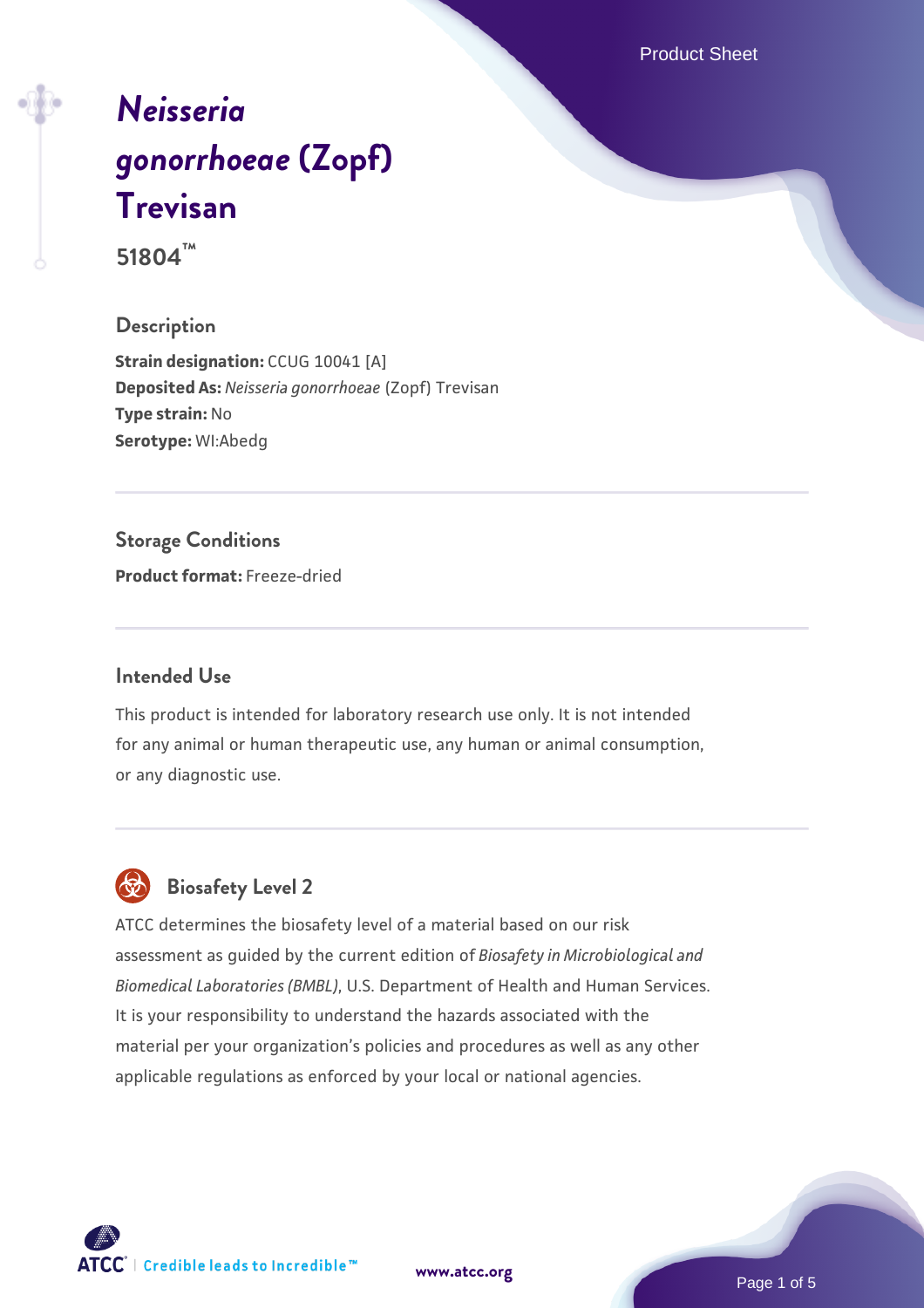ATCC highly recommends that appropriate personal protective equipment is always used when handling vials. For cultures that require storage in liquid nitrogen, it is important to note that some vials may leak when submersed in liquid nitrogen and will slowly fill with liquid nitrogen. Upon thawing, the conversion of the liquid nitrogen back to its gas phase may result in the vial exploding or blowing off its cap with dangerous force creating flying debris. Unless necessary, ATCC recommends that these cultures be stored in the vapor phase of liquid nitrogen rather than submersed in liquid nitrogen.

#### **Certificate of Analysis**

For batch-specific test results, refer to the applicable certificate of analysis that can be found at www.atcc.org.

#### **Growth Conditions**

**Medium:**  [ATCC Medium 814: GC Agar/Broth Medium](https://www.atcc.org/-/media/product-assets/documents/microbial-media-formulations/8/1/4/atcc-medium-814.pdf?rev=35b7a8bd934e4c89ac299828e59c3922) **Temperature:** 37°C **Atmosphere: 95% Air, 5% CO<sub>2</sub>** 

#### **Handling Procedures**

1. Open vial according to enclosed instructions.

**2. Using a single tube of #814 broth (5 to 6 ml), withdraw approximately 0.5 to 1.0 ml with a Pasteur or 1.0 ml pipette. Rehydrate the entire pellet.**

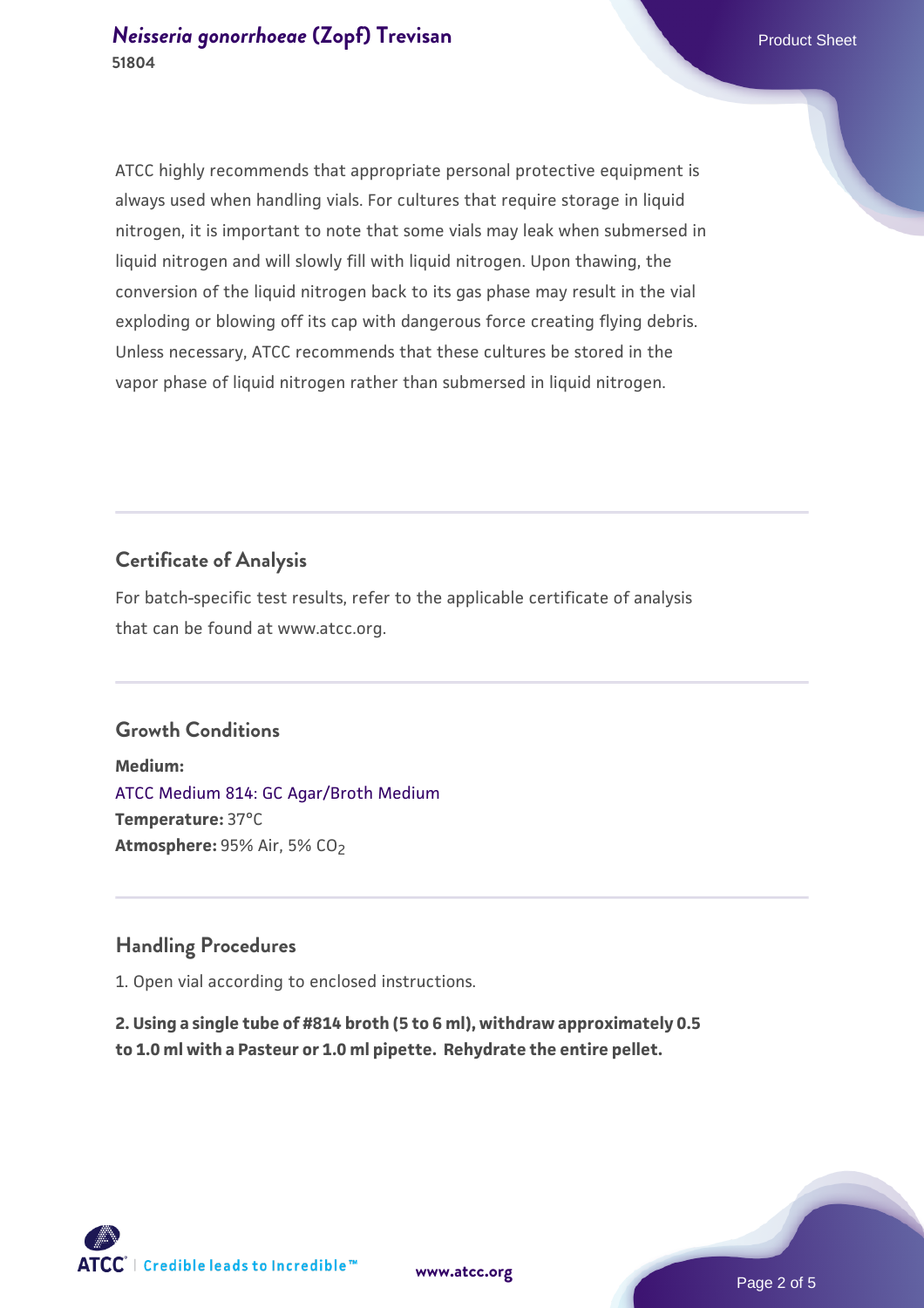*[Neisseria gonorrhoeae](https://www.atcc.org/products/51804)* [\(Zopf\) Trevisan](https://www.atcc.org/products/51804) **Product Sheet** Product Sheet **51804**

**4. Use several drops of the suspension to inoculate a #814 agar slant and/or plate.**

5. Incubate the tubes and plate at 37°C with 5% CO<sub>2</sub> for 24-48 hours.

#### **Notes**

Additional information on this culture is available on the ATCC® web site at www.atcc.org.

#### **Material Citation**

If use of this material results in a scientific publication, please cite the material in the following manner: *Neisseria gonorrhoeae* (Zopf) Trevisan (ATCC 51804)

#### **References**

References and other information relating to this material are available at www.atcc.org.

#### **Warranty**

The product is provided 'AS IS' and the viability of ATCC® products is warranted for 30 days from the date of shipment, provided that the customer has stored and handled the product according to the information included on the product information sheet, website, and Certificate of Analysis. For living cultures, ATCC lists the media formulation and reagents that have been found to be effective for the product. While other

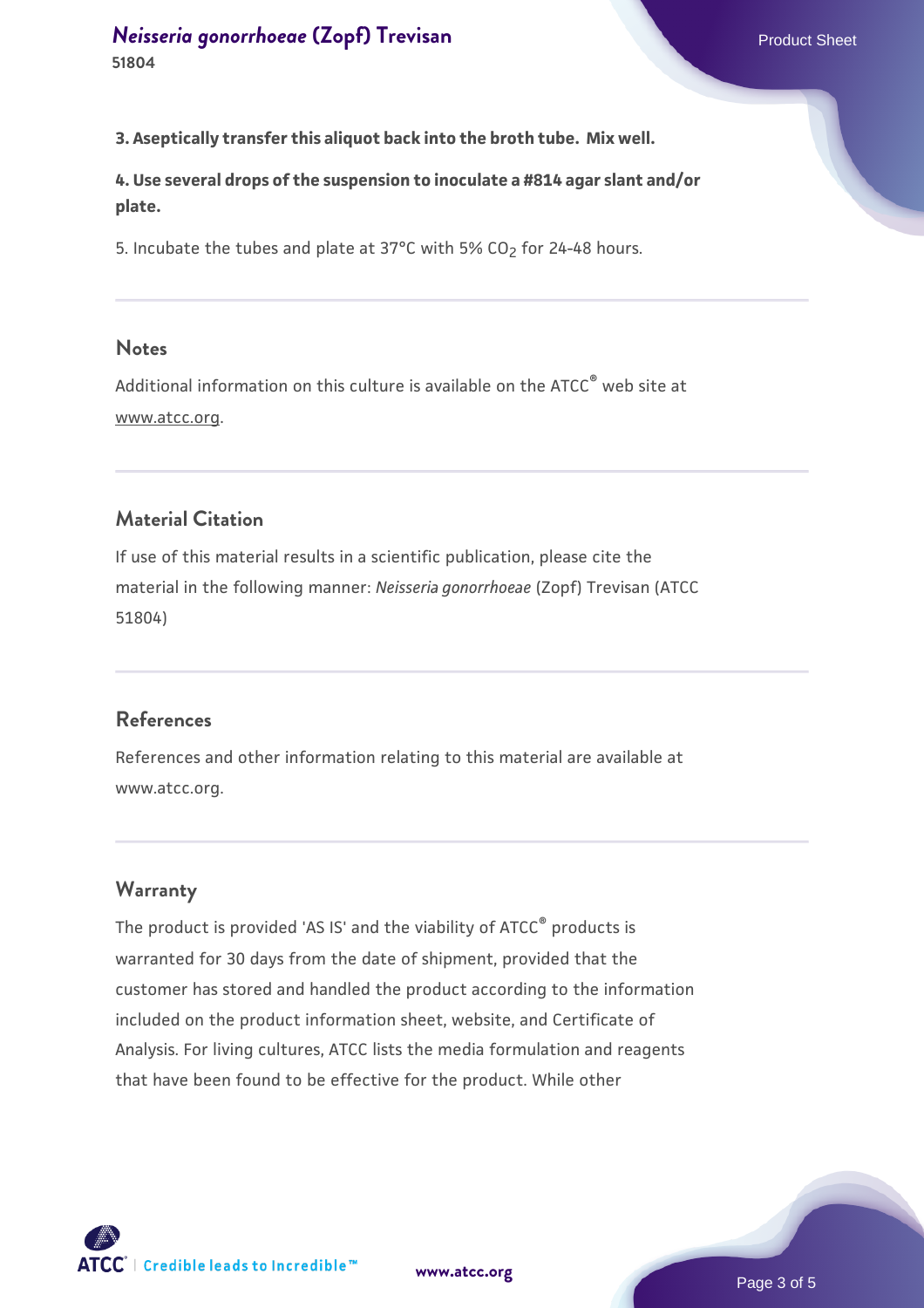#### *[Neisseria gonorrhoeae](https://www.atcc.org/products/51804)* [\(Zopf\) Trevisan](https://www.atcc.org/products/51804) **Product Sheet** Product Sheet **51804**

unspecified media and reagents may also produce satisfactory results, a change in the ATCC and/or depositor-recommended protocols may affect the recovery, growth, and/or function of the product. If an alternative medium formulation or reagent is used, the ATCC warranty for viability is no longer valid. Except as expressly set forth herein, no other warranties of any kind are provided, express or implied, including, but not limited to, any implied warranties of merchantability, fitness for a particular purpose, manufacture according to cGMP standards, typicality, safety, accuracy, and/or noninfringement.

#### **Disclaimers**

This product is intended for laboratory research use only. It is not intended for any animal or human therapeutic use, any human or animal consumption, or any diagnostic use. Any proposed commercial use is prohibited without a license from ATCC.

While ATCC uses reasonable efforts to include accurate and up-to-date information on this product sheet, ATCC makes no warranties or representations as to its accuracy. Citations from scientific literature and patents are provided for informational purposes only. ATCC does not warrant that such information has been confirmed to be accurate or complete and the customer bears the sole responsibility of confirming the accuracy and completeness of any such information.

This product is sent on the condition that the customer is responsible for and assumes all risk and responsibility in connection with the receipt, handling, storage, disposal, and use of the ATCC product including without limitation taking all appropriate safety and handling precautions to minimize health or environmental risk. As a condition of receiving the material, the customer agrees that any activity undertaken with the ATCC product and any progeny or modifications will be conducted in compliance with all applicable laws, regulations, and guidelines. This product is provided 'AS IS' with no representations or warranties whatsoever except as expressly set forth herein and in no event shall ATCC, its parents, subsidiaries, directors, officers,